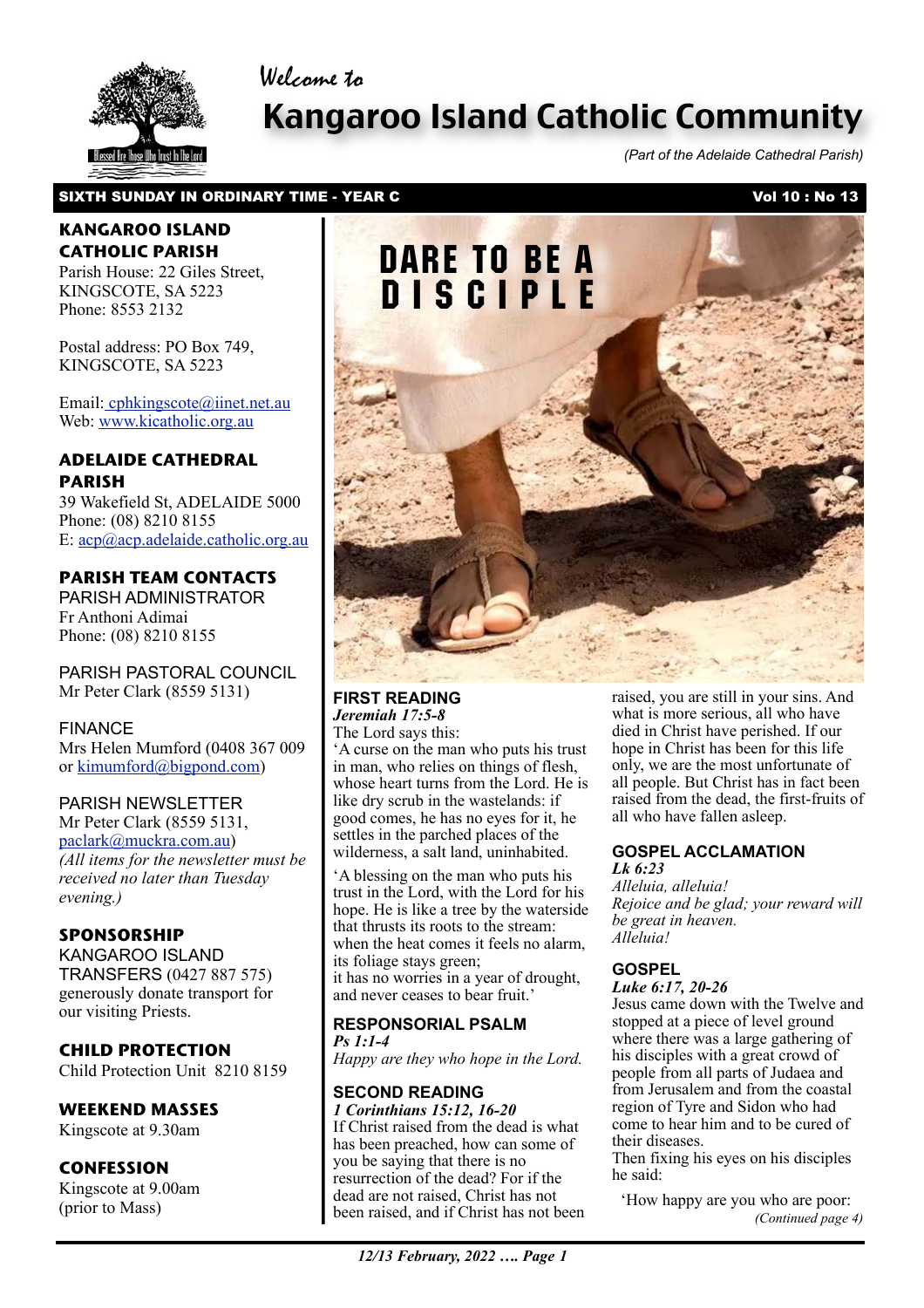

## **Bulletin Board**

#### **PLEASE KEEP THESE PEOPLE IN YOUR PRAYERS**

**Sick:** Bill Roestenburg, Peter Weatherstone, Maureen Slagter, Melanie Howson

**Recently deceased:** John Lavers

**February anniversaries:** Heather Barrett, Joan Marie Berden, Mary Clark, Phillip Deakin, Allice Ellick, Alfred Gray, Bernadette Hehir, Kenneth Howard, Ron King, Jamie Larcombe, Frank May, Tom Meaney, Allan Moray, Pat Pawelski, Horace Riley, Christopher Riley, Bert Willson. And all the faithful departed.

*Please pray for all the faithful departed and may all our sick parishioners, relatives and friends know the healing love of Christ.*



#### **PARISH ROSTERS**

|                                 | Comm           |                   | Reader Cleaning |
|---------------------------------|----------------|-------------------|-----------------|
| 13/2                            | K Hammatt      | A Gibbs A Clark   |                 |
|                                 | $20/2$ A Gibbs | P Bennett A Clark |                 |
| 27/2                            | S Semler       | P Clark C Berden  |                 |
| Covid Marshal<br>$13/2$ A Clark |                | 20/2 P Bennett    |                 |
|                                 | 27/2 W Bennett |                   |                 |

#### **PRIEST ROSTER**

*(Often this roster changes if something unforeseen crops up)* Fr Sam 20/2 TBA 27/2 Fr Anthoni

#### **PRAYERS FOR HEALING**

Prayers for Healing and Renewal gatherings - Thursdays at 9.30am

#### **SPECIAL COLLECTION**

A special collection will be taken up next weekend in support of the work undertaken by Birthline Pregnancy Support, Mothers without Medicare & Genesis Pregnancy Support Inc. The Day of the Unborn Child assists us to focus on those people in our families and communities who have experienced any sort of child-bearing loss, whether miscarriage, still-birth, the death of a baby soon after birth, or abortion.

We thank you in anticipation for your generous support of those who work tirelessly with individuals and families who require these important resources and services.

#### **FROM FR ANTHONI**

On behalf of Kangaroo Island Catholic Parish, I extend a warm welcome to all the families, friends, visitors and holiday makers.



As we reflect on the Beatitudes this weekend, let us reflect from the Catechism of the Catholic Church 1716-1729, teaching on the Beatitudes.

The Beatitudes are at the heart of Jesus' preaching. They take up the promises made to the chosen people. The Beatitudes fulfil the promises by ordering them no longer merely to the possession of a territory, but to the Kingdom of heaven.

The Beatitudes respond to the natural desire for happiness. The desire is of divine origin; God has placed it in the human heart in order to draw man to the One who alone can fulfil it. The Beatitudes reveal the goal of human existence, the ultimate end of human acts: God calls us to his own beatitude. This vocation is addressed to each individual personally, but also to the Church as a whole, the new people made up of those who have accepted the promise and live from it in faith.

God put us in the world to know, to love, and to serve him, and so to come to paradise. Beatitude makes us "partakers of the divine nature" and of eternal life. With beatitude, man enters into the glory of Christ and into the joy of the Trinitarian life. The beatitude we are promised confronts us with decisive moral choices. It invites us to purify our hearts of bad instincts and to seek the love of God above all else. It teaches us that true happiness is not found in riches or well-being, in human fame or power, or in any human achievement however beneficial it may be - such as science, technology, and art, or indeed in any creature, but in God alone, the source of every good and of all love.

The Beatitudes respond to the desire for happiness that God has placed in the human heart. The Beatitudes teach us the final end to which God calls us: the Kingdom, the vision of God, participation in the divine nature,

eternal life, filiation, and rest in God. The beatitude of eternal life is a gratuitous gift of God. It is supernatural, as is the grace that leads us there. *Fr Anthoni*



#### Palms Australia *60+ years of Intercultural Partnerships*

Now that restrictions on international travel are starting to ease, Palms Global Mission is redoubling its efforts to respond to overseas communities' requests to assist them through skills exchange. Those considering a Global Mission placement can be advised of the following support:

- The Archdiocese will support the preparation costs of participants at Palms' Orientation Courses and a re-entry weekend on their return from mission placement.
- Catholic Bishops support a Lay Missionary Gratuity Fund that provides a payment of \$2500 for each year one is on this mission.
- Palms negotiations with Catholic schools assures great support and benefits for teachers giving up to two years for this mission. Teachers should talk with Palms about the details.

For more information, visit [www.palms.org.au/current](https://aus01.safelinks.protection.outlook.com/?url=http://www.palms.org.au/current-opportunities/&data=04%7C01%7CMBennier@adelaide.catholic.org.au%7Cf7245266b9eb4e44bec308d9ea9e0198%7Cfe51d108d61d407cbcaaaab5af82a7ac%7C1%7C0%7C637798786612003053%7CUnknown%7CTWFpbGZsb3d8eyJWIjoiMC4wLjAwMDAiLCJQIjoiV2luMzIiLCJBTiI6Ik1haWwiLCJXVCI6Mn0=%7C3000&sdata=cqbqURVshtilgQaRGRpmoZMfZnUi3DBCOjxNPbGqJUg=&reserved=0)[opportunities/](https://aus01.safelinks.protection.outlook.com/?url=http://www.palms.org.au/current-opportunities/&data=04%7C01%7CMBennier@adelaide.catholic.org.au%7Cf7245266b9eb4e44bec308d9ea9e0198%7Cfe51d108d61d407cbcaaaab5af82a7ac%7C1%7C0%7C637798786612003053%7CUnknown%7CTWFpbGZsb3d8eyJWIjoiMC4wLjAwMDAiLCJQIjoiV2luMzIiLCJBTiI6Ik1haWwiLCJXVCI6Mn0=%7C3000&sdata=cqbqURVshtilgQaRGRpmoZMfZnUi3DBCOjxNPbGqJUg=&reserved=0)

#### **AUSTRALASIAN CATHOLIC COALITION FOR CHURCH REFORM**

- Webinar: Our Voices Wed Feb 16 7.30 – 8.30pm (AEDT)
- Introduction: Bishop Vincent Long Van Nguyen OFM Conv
- Presentation: Dr Elissa Roper *'It's not too late: Synodality and Change'* Australian theologian specialising in synodality and the work of Pope Francis
- Moderator: Dr Eleanor Flynn, Women's Wisdom in the Church. Eleanor will then lead a conversation with Elissa, Andrea Dean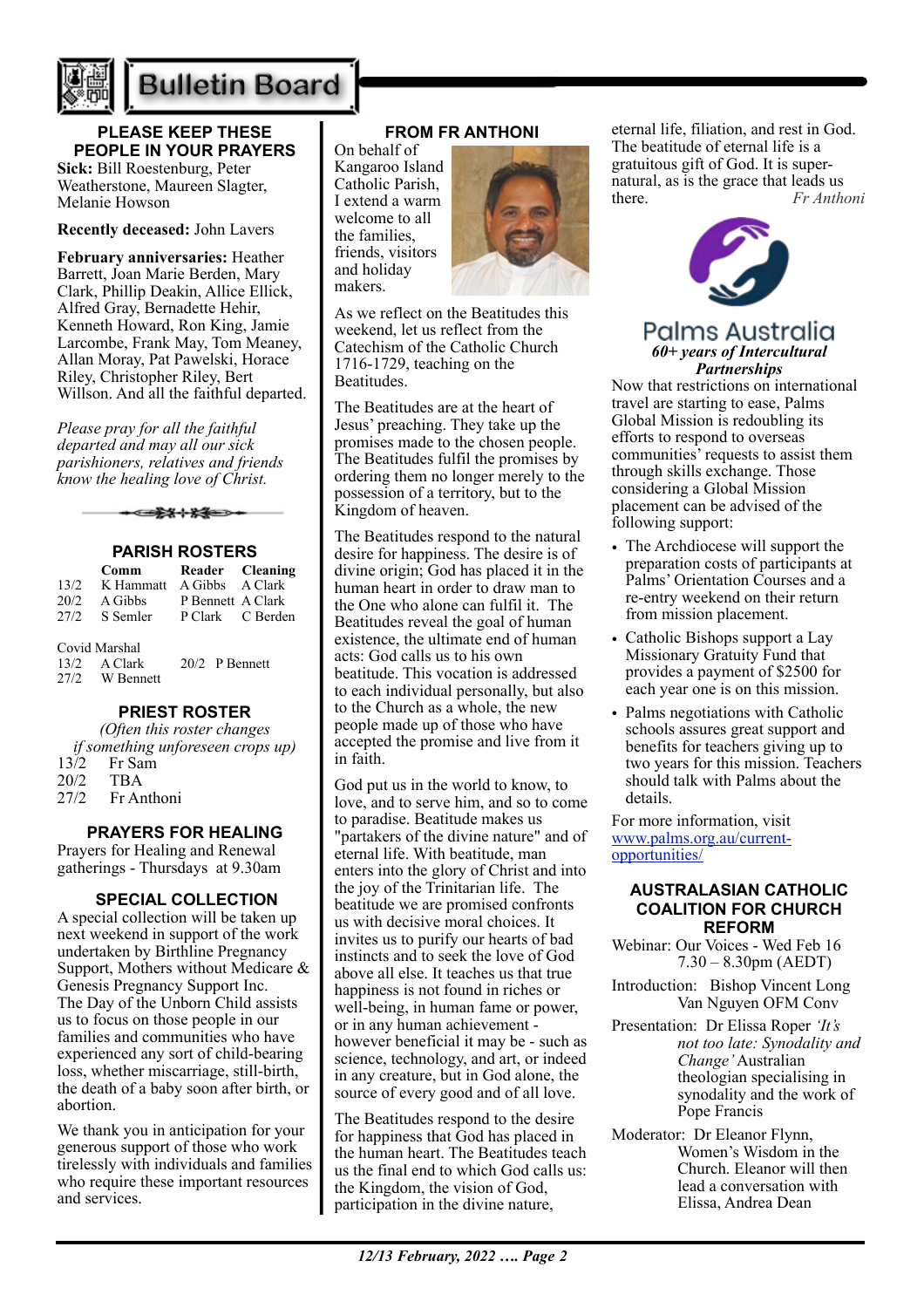(Women and the Australian Church) and Kevin Liston (SA Catholics for an Evolving Church). The Chat Box will be open for comments and questions during the conversation.

To register: Click [Free Registration.](https://aus01.safelinks.protection.outlook.com/?url=https%253A%252F%252Fgarratt1.wufoo.com%252Fforms%252Fmct8s660p8kf0v%252F&data=04%257C01%257Ccco-reception%2540adelaide.catholic.org.au%257C7c179bdd0b68489fc9a608d9e6f4cab8%257Cfe51d108d61d407cbcaaaab5af82a7ac%257C1%257C0%257C637794761369753007%257CUnknown%257CTWFpbGZsb3d8eyJWIjoiMC4wLjAwMDAiLCJQIjoiV2luMzIiLCJBTiI6Ik1haWwiLCJXVCI6Mn0%253D%257C3000&sdata=pla2VN9MBwOn31Uq4DYCW3BouTYIkIIJa%252Bb7LiHqGJc%253D&reserved=0) You will receive the Zoom link on Tuesday, February 15 by email. If unavailable on the evening, register to receive the video later.

For more information: visit [www.acccr.com.au](https://aus01.safelinks.protection.outlook.com/?url=http%253A%252F%252Fwww.acccr.com.au%252F&data=04%257C01%257Ccco-reception%2540adelaide.catholic.org.au%257C7c179bdd0b68489fc9a608d9e6f4cab8%257Cfe51d108d61d407cbcaaaab5af82a7ac%257C1%257C0%257C637794761369753007%257CUnknown%257CTWFpbGZsb3d8eyJWIjoiMC4wLjAwMDAiLCJQIjoiV2luMzIiLCJBTiI6Ik1haWwiLCJXVCI6Mn0%253D%257C3000&sdata=2ZWGvQTtPBB4AdCva5rUMcSPwrK%252Bto9318czTEBpHYM%253D&reserved=0) or 0411 197 829 Please refer to attachment: [Our voices webinar](https://adelaide.catholic.org.au/__files/f/108206/3.220207%2520Our%2520Voices%2520webinar.pdf)

#### **SYNOD OF BISHOPS LOCAL CONSULTATION**

Hundreds of groups and individuals across the country have shared their stories about how all members of the Catholic Church can walk together to carry out our mission as Christians. Have you?

The local consultation process for the global Synod on Synodality is open for two more weeks – until Sunday February 27. Join with family, friends, parishioners or participate yourself.

Find out more at: [www.catholic.org.au/synodalchurch](http://www.catholic.org.au/synodalchurch)

#### **STANDING ON LEVEL GROUND**

The Sermon on the Mount is the most recognised passage of the gospel. Matthew's gospel pictures Jesus on a hillside preaching. Luke tells us Jesus delivered this famous sermon on a plain. Does it matter whether this is the Sermon on the Mount or the Plain? Scholars have speculated that Luke didn't know any better. As a Greek convert to the faith, he may have never been close enough to the geography of Israel to know the difference

But in the context of Luke's whole story, it's a shrewd move to have Jesus





## **Ron Rolheiser column**

*Ronald Rolheiser, a Roman Catholic priest and member of the Missionary Oblates of Mary Immaculate. He is a communitybuilder, lecturer and writer. His books are popular throughout the English-speaking world and his weekly column is carried by more than sixty newspapers worldwide*

▅<del>▓</del>⊹¥<del>▓</del>═∽

#### **GOD'S PLEASURE IN OUR ACTION**

Eric Liddell, the runner whose story is successes, but he knew too that the featured in the Oscar-winning movie, Chariots of Fire, makes clear that in his quest to win an Olympic gold medal was motivated more by his faith than by his own ego.

His faith had him believe that, since God gave him this unique talent, God, not unlike any proud parent, took a genuine delight in seeing him use that gift. In his heart, he sensed that God was pleased whenever he exercised that talent to its optimum. Moreover, that inner sense that God was happy with his use of his talent filled him, Eric, with a wonderful energy whenever he ran.

Seen from that perspective, we see that the root and source of his motivation and pleasure in running was, ultimately, not his desire to win gold medals and popular adulation, though clearly no one is immune to these. Rather he was motivated by an inner sense that God had given him a special gift, that God wanted him to use that gift to its fullest, and that God it … and so too should we. was happy when he optimized that gift. Like everyone else who is human, he, no doubt, enjoyed the adulation he received for his |

preaching on level ground. Jesus literally levels the playing field by blessing the poor with the advantages of the rich, promising satisfaction to the hungry, and laughter to those who grieve. He likewise assures those who've made it that "it's trouble" ahead". If Jesus stands on a par with the crowds and doesn't enjoy a privileged place, we can be sure the justice of the kingdom will make no exceptions.

How are you, at this time in life, poor, hungry, sorrowing, or excluded? How are you rich, satisfied, celebrating, and admired?

Commit yourself to levelling the playing field. Share your surplus: money, time, love, joy, faith, talent, attention, respect. "There's trouble

deepest joy he felt in using his gift had its ultimate source in God and not his own ego.

And this, I believe, is true for everybody of us. When anyone uses properly the gifts that God gave him or her, God will take pleasure in that. After all God gave us that gift and that gift was given us for a reason. I once was talking to a very gifted young teacher just beginning his teaching career. He shared about how much he enjoys teaching but how he worries too that the pleasure he derives from it is somehow too much connected to his ego. I gave him the Liddell quote, assuring him that, whenever he teaches well, God takes pleasure in it.

We shouldn't feel guilty for exercising the gifts that God gave us, even though our motivations will never be completely pure. Whenever we use a God-given talent to do something well, God takes pleasure in

*You can read, or download, Ron Rolheiser's weekly columns from his website at: www.ronrolheiser.com*

ahead when you live only for the approval of others, saying what flatters them, doing what indulges them. Popularity contests are not truth contests – look how many scoundrel preachers were approved by your ancestors! Your task is to be true, not popular".

#### *GPBS eNews*